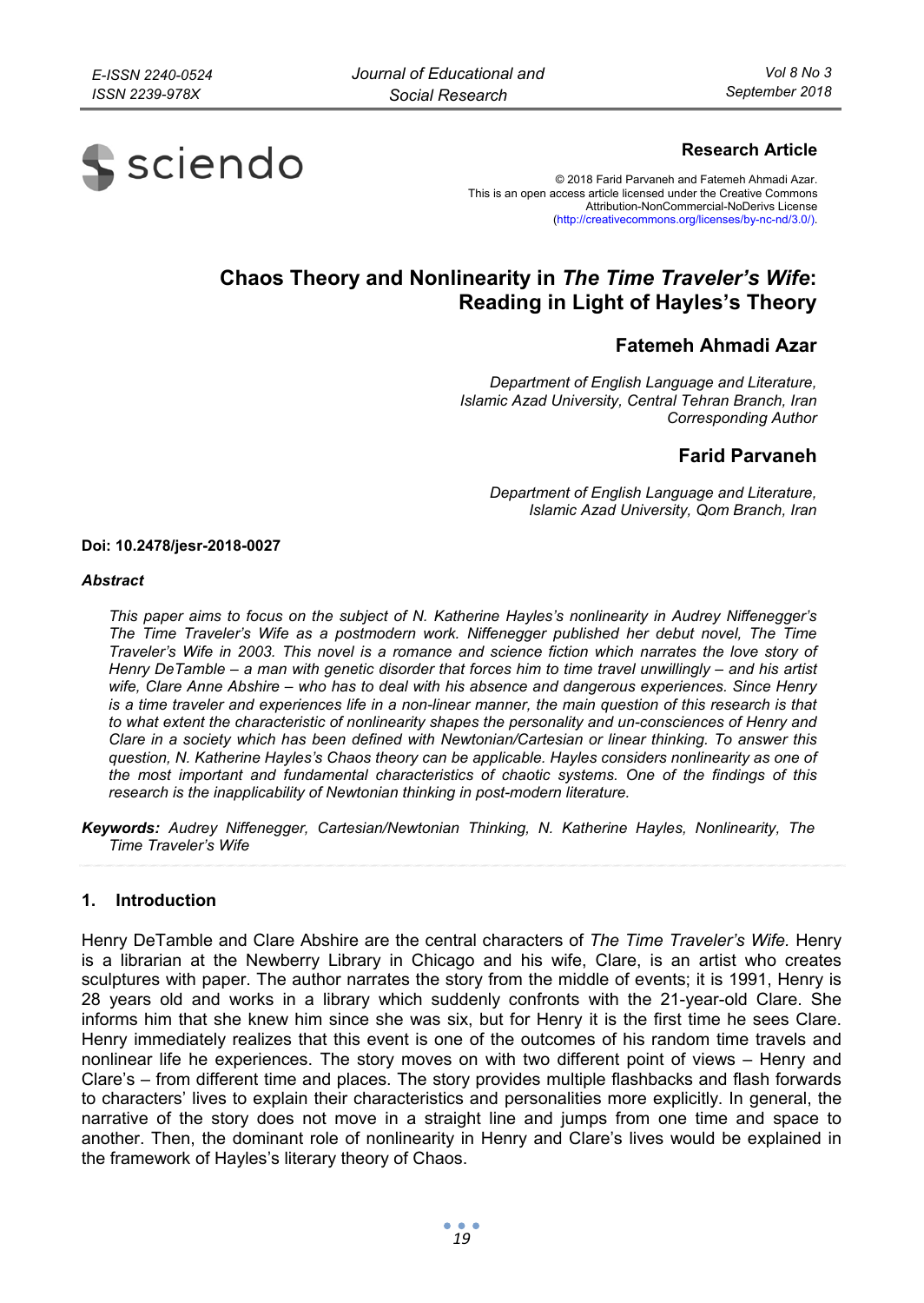#### **2. Theoretical Framework**

*Chaos theory*, as a branch of science in physics, can be described as plotting points within a system of correlations. The major discovery of chaos theory with regard to literature can be the complex fluctuations in narratives. Thus, the application of this theory to literature can make the fragmentary narratives in postmodern/science fiction plots visible. In other words, the analysis of a literary work such as science fiction is conducted as the basis of contextualized close reading for themes, tropes, and structures which are scattered in narratives. In this regard, literature is seen as a single system of discourse in which subjects are constantly in flux.

Hayles in *Introduction: Complex Dynamics in Literature and Science* (1991) suggests that order and disorder have been considered as opposites. Traditionally, order was defined as a phenomenon which could be classified, analyzed, and understood by rational discourse; and disorder was associated with chaos. But, in the last twenty years there have been a radical reevaluation of this view. Science and contemporary literature saw chaos as extremely complex information rather than a phenomenon with the absence of order. This understanding introduced new ways of writing and thinking to science as well as critical theory and literature, and it let to the emergent of a new field of study known as the science of chaos, which later led to the emergence of relativity and quantum mechanics. These theories and ideas had a huge impact upon the cultural thinking. Regarding this, Hayles believes "the science of chaos is part of the culture, and that scientists, like everyone else, are affected by the culture in which they are immersed" (1991, p. 4). She also proposes that:

*The world was growing at once more chaotic and more totalized; increasing economic interdependencies between nations, which brought home to nearly everyone that small causes could lead to large-scale effects; and rapid expansion of information technologies. All of these factors, and more, contributed to the cultural matrix out of which the science of chaos grew. (1991, p. 7)* 

The science of chaos is new because it has affected how people have imaged themselves and their relation to the world. One of the significant turning points in the science happened when the mathematician Jules-Henri Poincaré and physicist Albert Einstein called into question the inapplicability of Newton's assumptions about the material world and laid foundation for the development of quantum physics and chaos theory. Thus, nonlinear views gain credibility.

Hayles in *Chaos Bound: Orderly Disorder in Contemporary Literature and Science* (1990) suggests that postmodern texts contain characteristics of chaotic systems in the phenomenal world; the most important characteristic is nonlinearity. Nonlinearity or the so-called *butterfly effect* was first introduced to the world by Edward Norton Lorenz in 1972. In an academic paper entitled "Does the flap of a Butterfly's wings in Brazil set off a tornado in Texas?" he introduced the concept of butterfly effect to meteorology and soon entered into other fields of study such as mathematics, biology, physics, chemistry and sociology.

Chaos theory's nonlinearity stands opposite to Cartesian thinking. At one hand, Cartesian or linear thinking works according to the equality of cause and effect. It sees the whole as equal to the sum of its parts. It always moves toward closure and seeks to provide a fixed and absolute answer for a particular problem. At another hand, in nonlinearity there is no equality between cause and effect – a small cause would lead to a huge effect. It provides infinite answers for a certain problem and the whole goes beyond the sum of its parts. Although the Cartesian thinking was the most productive form of analysis for centuries, Hayles believes that we understand the world around ourselves in a nonlinear fashion. In *Chaos and Order* (1991), she marks that the postmodern man is not living in a stable world, but a world full of mystery and uncertainty. She emphasizes on nonlinearity because it changes the traditional structure of narrative; the reader does not face a realistic fiction which would be narrated by a predictable and absolute narrator. Hayles proposes that nonlinearity in literature emphasizes on the accidental, random, and irrational characteristics of human beings.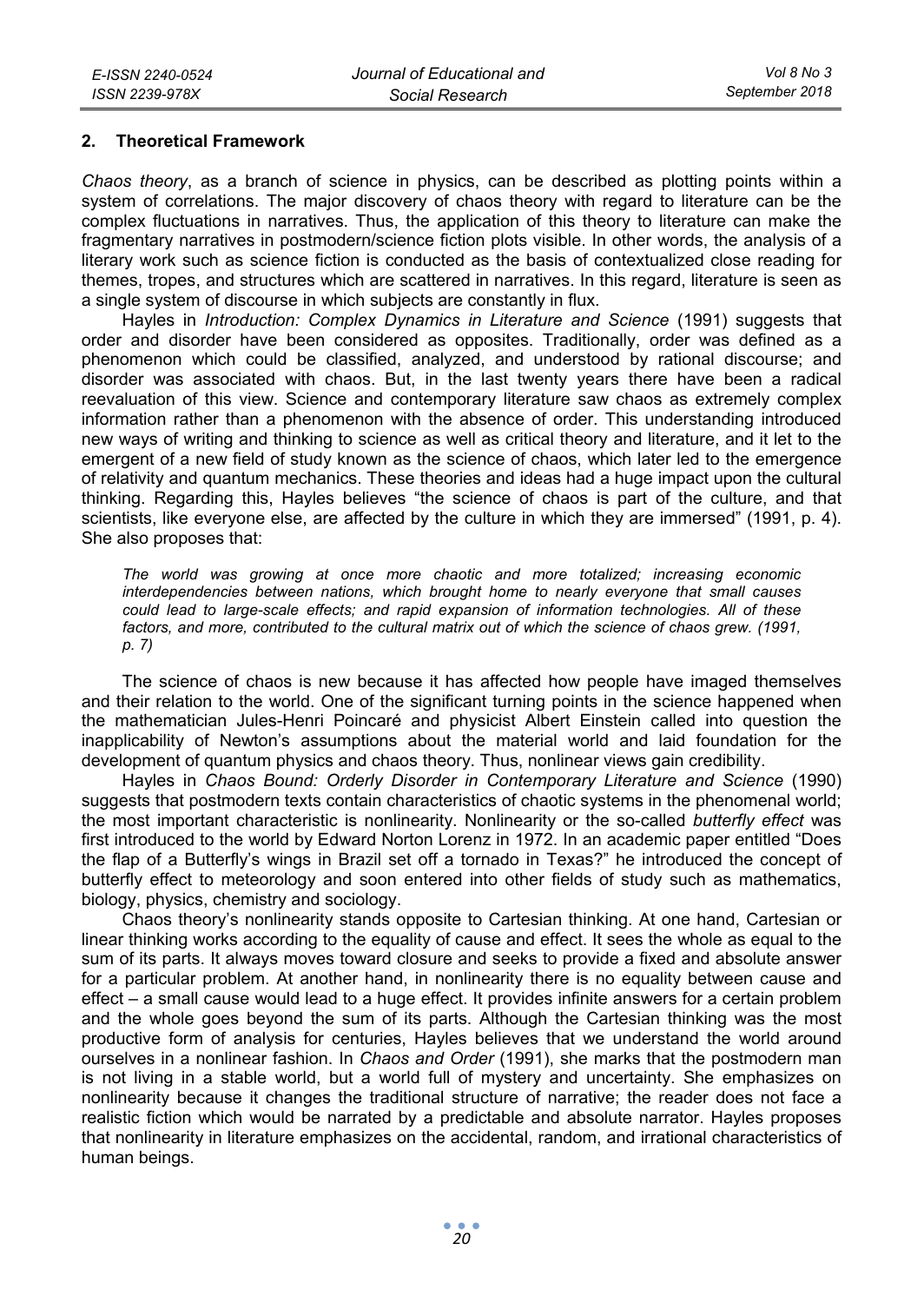## **3. Methodology and Approach**

The method adopted to practice chaos theory on Niffenegger's *The Time Traveler's Wife* is a library-based research. The major sources are written by Hayles who is an American literary critic and applied Lorenz's pioneering theory of chaos into the contemporary fiction. The sources are: *Chaos Bound*, as well as *Chaos and Order.*

The approach adopted in this research is Hayles' perspective. It mainly develops around her postmodernist innovative literature and scientific aspects of physics, chemistry, and mathematics which introduced the literary theory of chaos and can be applied to the novel. The core element of chaos theory is the notion of "butterfly effect" or "Nonlinearity." Hayles in her application of Chaos theory into literature tries to show the entanglement of science with culture and everyday experiences of 21th-century man.

The objective of this research is to focus on the nonlinearity of Henry and Clare in *The Time Traveler's Wife.* According to Hayles, nonlinearity or butterfly effect connotes that a small cause can give rise to a large effect (1990, p. 11). Therefore, one cannot find answers to nonlinear functions through Newtonian equations. The nonlinear and complicated situation needs the new science of chaos to break the limits and boarders between territories. Hayles proposes a world which chaos is the Law of Nature and order stands as the Dream of Man. This chaotic world does not present disorder and destruction but, creation and construction. While chaos emerges from the individual, the order is an external force which is created by mankind to take control over chaos. In *The Time Traveler's Wife*, Henry is a time traveler and time travels randomly without having any control over it. The researcher assumes that this character has to experience his life in a nonlinear manner and even those who are in touch with him – Clare, for instance – would have the same experience. More importantly, the researcher focuses on Clare and tries to show that although she is not a time traveler and lives in her hierarchical timeline, she deals with nonlinearity and she can have her own kinds of disorder.

# **4. Nonlinearity of Hayles in** *The Time Traveler's Wife*

*The Time Traveler's Wife* centers on the love story of Henry DeTamble, a time traveler and his artist wife, Anne Clare Abshire. Although Henry is a time traveler and time travels to different time and places unwillingly, they both try to have a normal life, friends, and child. The novel opens when the 28-year-old Henry confronts with the 21-year-old Clare. At that critical moment Clare is a total stranger to Henry but, she knew him since she was six. Then, the story presents different flashbacks to Henry's childhood; when the 5-year-old Henry time traveled for the first time, when he was a teenager and finds out that the older version of himself who is teaching him how to survive during his time travels is not his friend but himself from the future, and when he learned that he cannot change the events that had happened in the past.

Throughout different flashbacks to the past, the reader became familiar with Henry and Clare's childhood. After they saw each other for the first time in Henry's chronology, Henry starts to travel to Clare's childhood in South Haven, Michigan. In one of his first visits, Henry gave a list of dates to the six years old Clare and she wrote them in her diary to remember when he would appear to her. Over time they developed a close relationship, and when they saw each other in the present time, they decided to get marry. After the marriage, they decided to have a child but Clare had trouble bringing a pregnancy to term because of the genetic disorder which was passed to fetus by Henry. After six miscarriages, one night a vision of Henry from the past showed up to Clare and made her pregnant. Finally, Clare gave birth to a baby girl named Alba. Alba had the same genetic disorder of Henry too, but fortunately she had more control about the destination of time and place.

In one of Henry's time travels to future and saw Alba and she told him that he is about to die when she is five years old. On New Year's Eve 2006 Henry time travels to the Michigan's woods in 1984 and got shot accidentally by Clare's Brother, Mark. Henry returns to the present and dies in Clare's arms. Clare became devastated and broken by Henry's death. Later she found a letter from him to stop waiting for him, but he also mentions a moment in her future when they would meet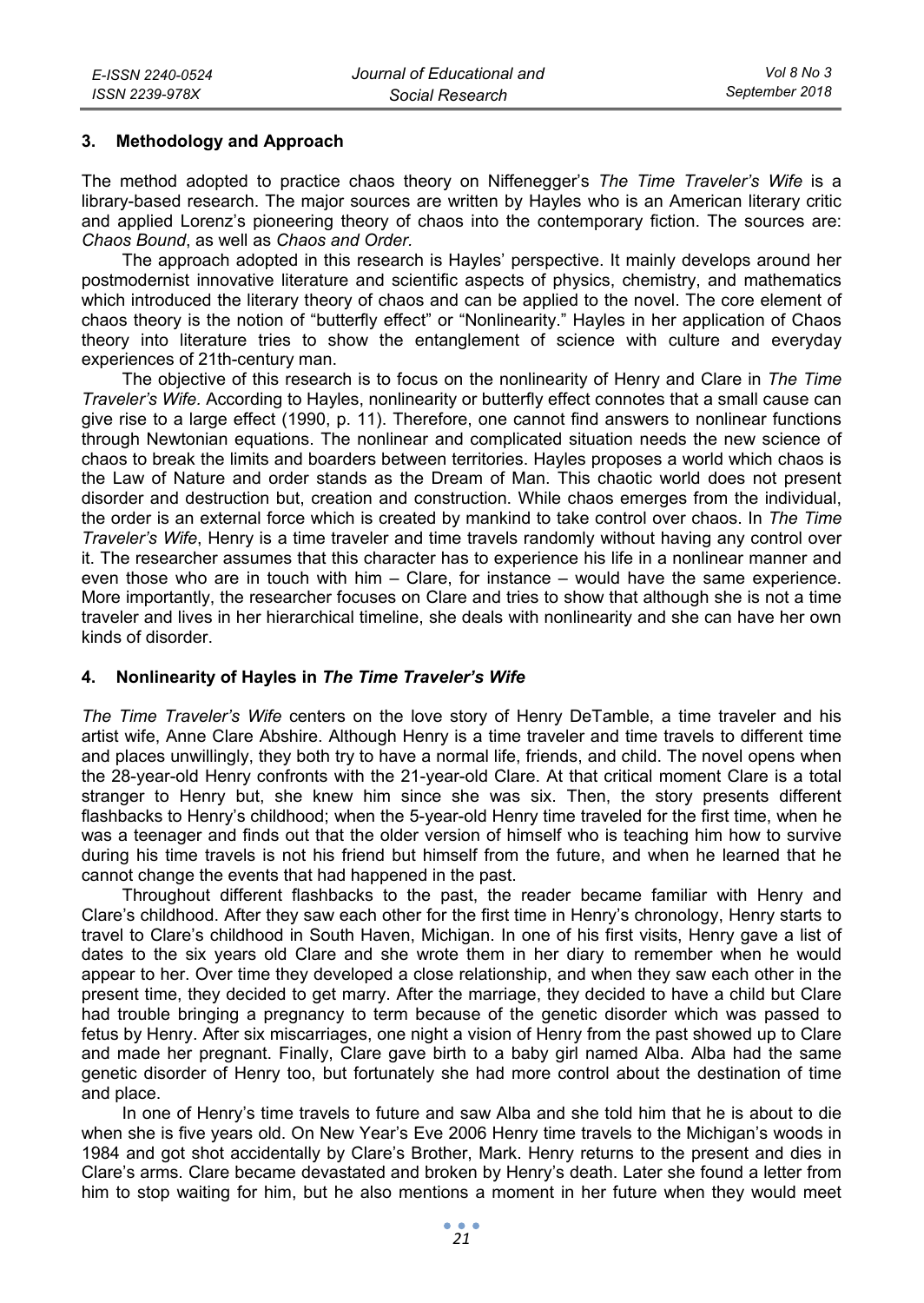| E-ISSN 2240-0524 | Journal of Educational and | Vol 8 No 3     |
|------------------|----------------------------|----------------|
| ISSN 2239-978X   | Social Research            | September 2018 |

again. The scene of the book pictures the moment when Clare is 82 and Henry is 43.

Niffenegger artfully uses the concept of time travel to picture the nonlinearity in the lives of Henry and Clare which catches the eye of the reader of the novel. Henry, who was born with nonlinearity in his genes, is prone to be considered as an individual who time travel through his past and future timeline. He is pictured by Niffenegger as the representation of postmodern man who lives in a nonlinear time and space. Henry was born with time travel genes but he tries to have a linear and normal life. Despite all the efforts, one day the 28-year-old Henry sees the 20-year-old Clare and she tells him that she knows him since she was six. From that moment, both Henry and reader find out that nonlinearity plays the crucial role of finding his wife and she gives meaning to his disordered life.

Nonlinearity is a situation that has a disproportionate cause and effect. To describe a phenomenon as 'nonlinear', one has to describe it by what it is not. When the 35-year-old Henry time travels to the past – to the childhood of Clare – he tries to explain the linear life and the strangeness of nonlinearity to the 6-year-old Clare:

*You know how to use a tape recorder? . . . Okay. So you put in a tape and you play it from the beginning to the end, right? That's how your life is. Now for me, it's different. Because I am a time traveler, I jump around a lot from one time to another. So it's like if you started the tape and played it*  for a while but then you said Oh I want to hear that song again, so you played that song and then *you went back to where you left off but you wound the tape too far ahead so you rewound it again but you still got it too far ahead. (Niffenegger, 2003, pp. 44-45)* 

The first time Henry time traveled, he realized that he cannot have any control over his time travels; therefore, he would have a nonlinear life because he cannot experience everything in a hierarchical manner. The author narrates the story from two points of view – Henry and Clare - and from different times and places. In the first chapter of the novel, the 28-year-old Henry finds out that he is about to time travel to the childhood of Clare and he is about to marry her in the future. According to what Niffenegger portrays from the postmodern man and postmodern life in this novel, Hayles chaos theory can be applied to it to explain the story to its readers. Hayles suggests that the nonlinear aspect of chaotic systems illustrate that past and future does not really exist. What has happened to Clare in the past, has not happened to Henry yet. Niffenegger describes a nonlinear life in Author's Note on the Tenth Anniversary of *The Time Traveler's Wife* as follows:

*Imagine that you are living your life out of order: Lunch before breakfast, marriage before your first kiss. Conversations end suddenly and then begin in the middle. A cigarette appears half-smoked between your fingers. You come home from work one day and your infant is sixteen years old and sports a Mohawk. (p. xi)* 

Although Niffenegger introduced Henry as a time traveler, Clare has her own kind of Nonlinearity. Henry and later their daughter, Alba has the time travel genes and they can time travel to different times and places physically, but it does not mean that Clare is absolutely attached to her present time line. Throughout the novel, certain events and experiences turn Clare to a time traveler; a mental time traveler. For instance, in 1998 when Henry is 35 and Clare is 27, Clare's mother dies from cancer and her death breaks Clare down. Henry describes Clare as,

*… and soon I leave her alone, afraid of the docile, tearless face that seems to be miles away. I miss Lucille, but it is Clare I am bereft of, Clare who has gone away and left me with this stranger who only looks like Clare. (Niffenegger, 2003, p. 333)* 

The author proposes that nonlinearity exists in Clare too, and it necessarily does not mean to happen physically. As Henry described Clare in the above passage, one concludes that an individual can exists in the present time physically but not mentally and emotionally. In Clare's case, her attachment to the past makes her a traveler; a kind of time traveler who remembers her past experiences too strongly that she forgets about the present and for her it is as though she has time traveled through time and places. Throughout the novel, the reader sees several parts that Clare describes herself as a time traveler too. For example, after Henry's death, she became increasingly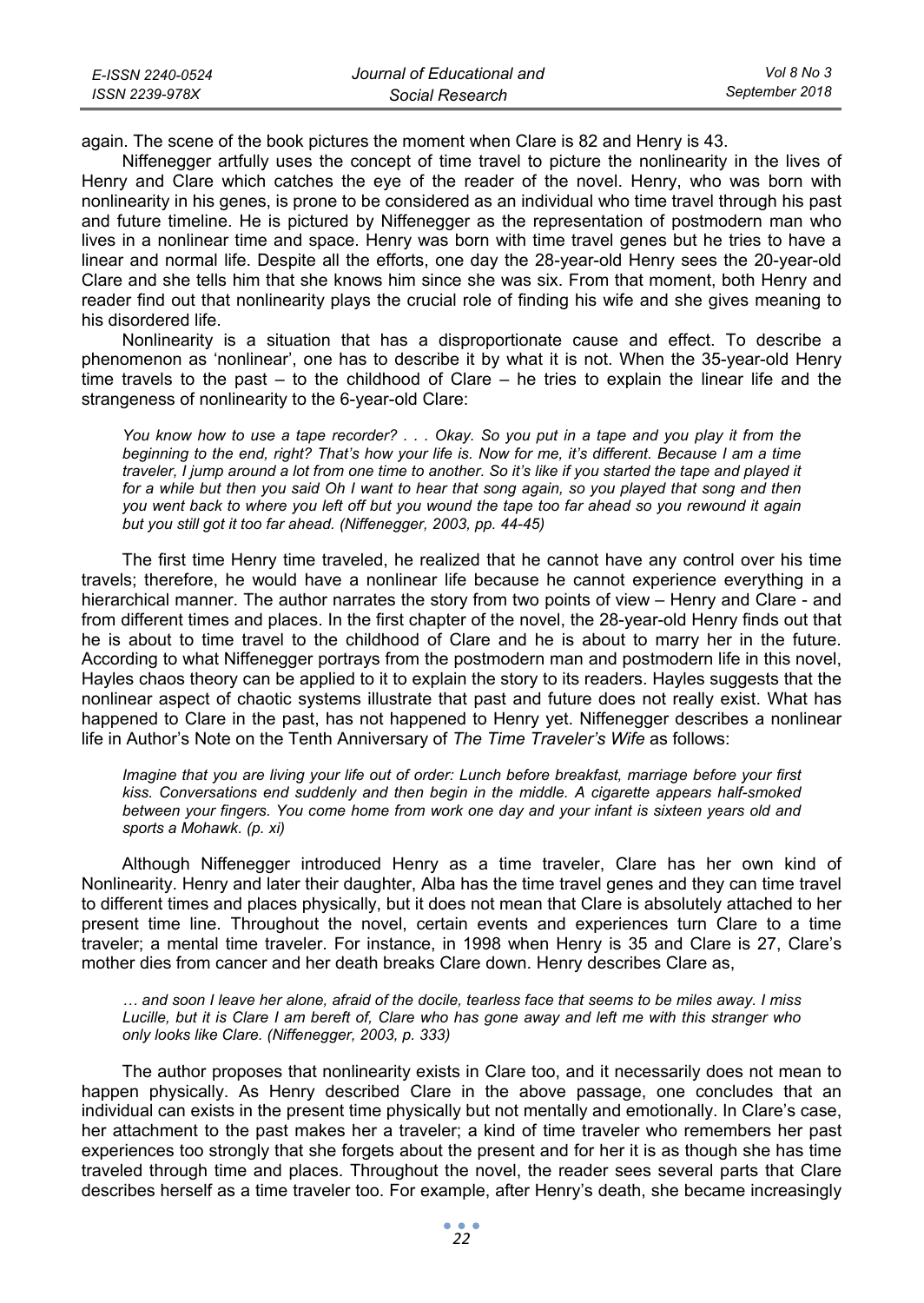| E-ISSN 2240-0524 | Journal of Educational and | Vol 8 No 3     |
|------------------|----------------------------|----------------|
| ISSN 2239-978X   | Social Research            | September 2018 |

depressed and describes her mood as a past addicted, "Sometimes I wake up and reach for Henry. Sleep erases all differences: then and now; dead and living. I am past hunger, past vanity, past caring." (p. 513)

Niffenegger suggests that the obsession to the past events turns one into a time traveler. The best example of Clare's obsession to the past and her nonlinearity happens when Henry was dead and she was lamenting over his death; In July 2008 when Clare was lying with Gomez – His friend it appeared to her as if she had time traveled to her past, to the time that she was having sex with Henry for the first time:

*I close my eyes. . . Henry. We are in the meadow. It's summer. A green blanket. We have just eaten, the taste of melon is still in my mouth . . . I've been waiting very patiently, Henry. I knew you'd come back sooner or later . . . Henry\_ . . . I stare at myself in the mirror. My reflection looks lost and pale. What am I doing? What have I allowed myself to become? An answer comes, of sorts: You are the traveler now. (pp. 520-521)* 

One can concludes that memories of the two main characters can lead to their nonlinearities and therefore, physical and mental time travels. The memory raises serious questions about time and linearity in *The Time Traveler's Wife:* is Henry really dead if he is alive in Clare's memories. Alba – Henry and Clare's daughter – says that, "he is not continuously dead" (p. 382) and mentions the fact that his nonlinear life and time travels can even deny his death and he can exist after the time of his death. More importantly, the author presents the final chapter of the novel with the title of "Always Again" when the 43-year-old Henry appears to the 82-year-old Clare in 2053. Although the author tells to her reader that Henry is dead but, the final chapter raises this idea that this story lacks conclusion or a deterministic ending. This phenomenon is basically a feature of nonlinearity in the science of chaos which is the background of the new physics.

The concept of nonlinearity led Lorentz to discover that a small change would lead to a huge outcome. The so-called butterfly effect was introduced to the world in a paper named '*Does the flap of a Butterfly's wings in Brazil set off a tornado in Texas?'* in 1972. Lorenz was trying to construct meteorological models for forecasting the weather and they led him to this conclusion that slight variations in temperature, air pressure, humidity, or other features can lead to geometric impact upon the weather. Soon this discovery applied itself to other field of studies such as mathematics, physics, chemistry, economy, and more importantly turned into a cultural fact. Before examining the sensitivity to initial conditions or the butterfly effect in Niffenegger's *The Time Traveler's Wife,* let us to have a brief look at the emergence of time travel stories.

According to Nahin in *Time Machines: Time Travel in Physics, Metaphysics, and Science Fiction* (1999) and *Time Travel: A Writer's Guide to the Real Science of Plausible Time Travel* (2011) the concept of time travel was first introduced to the world by Wells's *The Time Machine* in 1895. Generally, time travel stories focus on one's travels to the past or future and their consequences. Often, the main focus of the author is on the changing of history; a character changes the past either intentionally or by accident and when he returns home he finds out that his present time is different than before. Hawking in "Space and time wraps" suggests that the concept of time travel in postmodern fiction emerged from the scientific theory of general relativity; and they contain characteristics of chaos theory.

Nahin in *Time Machines* (1999) claims, "even though the consensus today is that the past cannot be changed, science fiction writers have used the idea of changing the past for good story effect." (p. 267) Changing the past led the writers to use the scientific concept of the butterfly effect. According to chaos theory it connotes that a small change would lead to a huge outcome. Dizikes in his article "The meaning of the butterfly" in Boston Globe suggests that this concept became very popular in literature and cinema; for instance, In Ray Bradbury's A Sound of Thunder (1952) and in the 2004 movie, The Butterfly Effect.

The importance of butterfly effect can be seen perfectly in Niffenegger's *The Time Traveler's Wife.* For instance, when the 36-year-old Henry time travels to 1988 and sees the 17-year-old Clare, they talk about the outcome of every small incident which happen and directs the course of their lives. Clare insists on changing a small event (adding a date to a painting which does not has that in Henry's present time line) and Henry answers: "I'll let you know if you've just caused World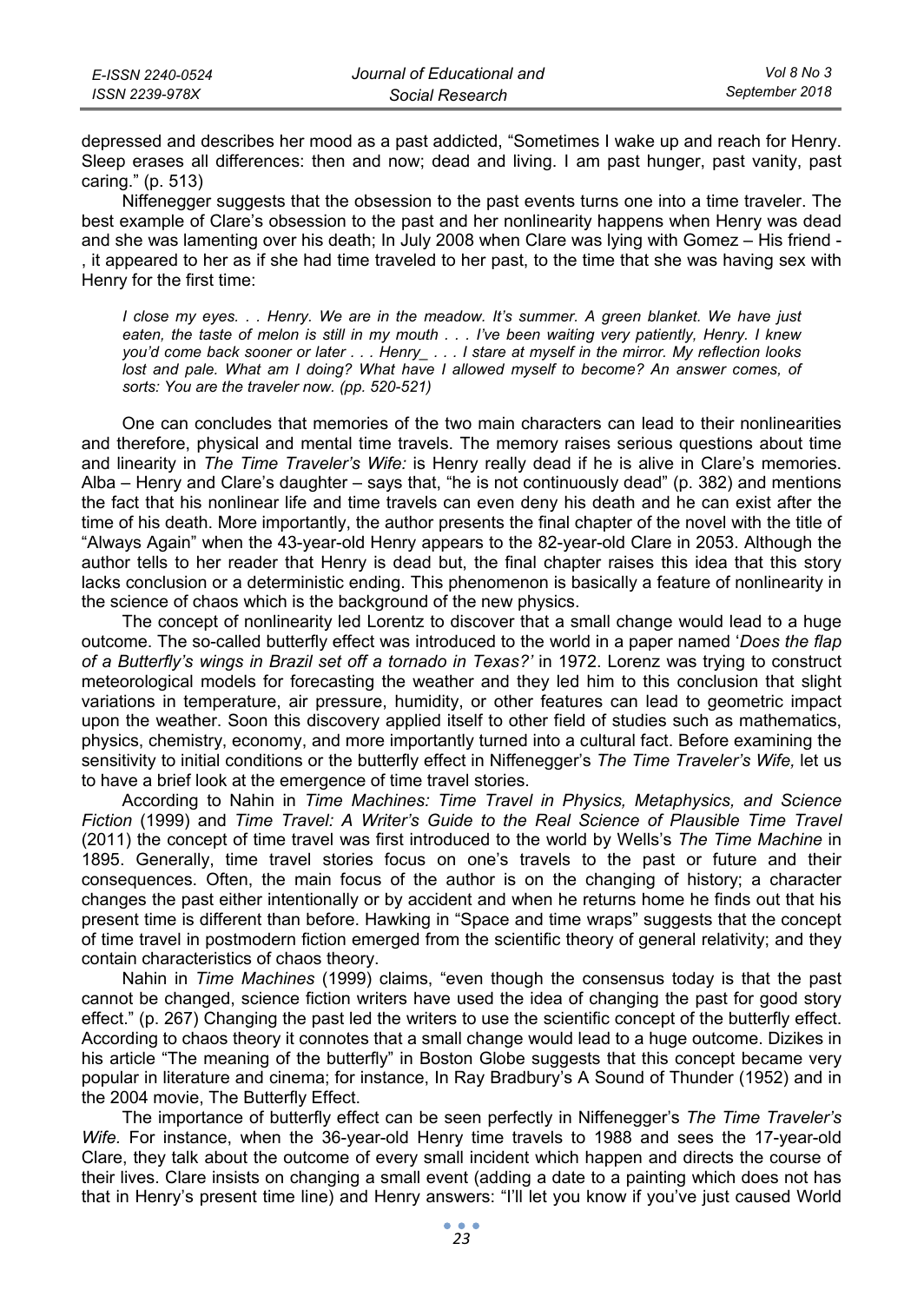| E-ISSN 2240-0524 | Journal of Educational and | Vol 8 No 3     |
|------------------|----------------------------|----------------|
| ISSN 2239-978X   | Social Research            | September 2018 |

War III." (p. 104) But when Henry goes back to his present time line in 2000 he finds out that nothing has changed because Clare erased the date and let it to be in a way Henry described it to her. She says to him, "I got all freaked by your World War III comment. I started thinking, what if we never meet in the future because I insisted on testing this out?" (p. 105)

Niffenegger portrays Henry as a person who is already aware of this phenomenon and its consequences. In several parts of the novel, Henry warns his other self, Clare, and Gomez – his friend – not to try to change anything in the course of their lives because the outcome would be huge and unpredictable. Throughout the novel, Henry never changes anything in his time travels; he even does not prevent his own death although Clare begs him to change the course of events for once. As mentioned before, although most of the time travel writers focus on characters who try to change the course of events, Niffenegger preferred to take another kind of story, with another kind of understanding for her readers. She in *Author's note on the tenth anniversary of The Time Traveler's Wife* writes:

*The device of time travel allowed me to tell the story of a good marriage in a way that made ordinary things worthy of special attention. In The face of obstacles, normal life is a triumph. Time travel can be read as a metaphor for memory: we are all time travelers in our minds, if not in our bodies. Like Henry, we jump back to moments of humiliation, loss, joy; we find ourselves flung seemingly at random to ordinary days, small unnoticed pleasures. Our present is created and shadowed by our past. We live in the present, blissfully innocent of our future. (p. xii)* 

One can conclude that the author only uses the notion of time travel to talk about the inherent nonlinearity within all human beings in 21th century. Unlike the previous understanding which used to emerge from Newtonian/linear thinking, nonlinearities are common in nature, they are not exceptions and do not need to be fixed. Time traveling is used to magnify the chaotic characteristics of individuals – nonlinearity – and to show how much the scientific notions, especially concepts from the new physics have emerged into society and culture of 21th century.

## **5. Conclusion**

For many centuries literary critics, like their counterparts in the sciences, have followed the expectations of a culture that used to believe in a linear, cause-and-effect logic as the most productive form of analyzing the phenomena. In return, post-Einsteinian scientific discoveries showed that the linear thinking is not good enough to explain the complex world and its phenomena, and the world needs another kind of thinking. Nonlinearity led researcher Edward Norton Lorenz to the discovery of the butterfly effect. Henry who is aware that a small change would lead to a huge outcome, prevents himself, Clare, and their friends not to change anything in their lives. Although he knows certain events would lead to his death, he never does anything to change the course of events. Through Henry and Clare, the author wants to emphasize on the inherent nonlinearity of all the individuals in 21th century. It is true that no one can time travel physically but we all have the potential to turn into travelers of our own memories.

Studies of the mathematician Poincaré and physicist Einstein led the emergence of quantum mechanics and chaos theory. Hayles, who applied chaos theory into literary texts and culture, believes that the post-modern man is not experiencing his life in a linear manner. At another hand, Niffenegger's *The Time Traveler's Wife* which is about the life of a time traveler, Henry DeTamble and his wife, Clare Abshire, presents the idea of Hayles' nonlinearity about the post-modern man. The novel generally presents Henry as a person who has a nonlinear life – because he time travels unwillingly and appears in places and times randomly. The reason behind Henry's physical nonlinearity lies in the fact that he has nonlinearity of genes. Although the author suggests that to be a time traveler, one does not necessarily needs to time travel physically. Clare's especial memories force her to forget about the real time and space. Niffenegger concludes that in general each individual has this ability to turn into a time traveler and it necessarily does not demand the nonlinearity of genes.